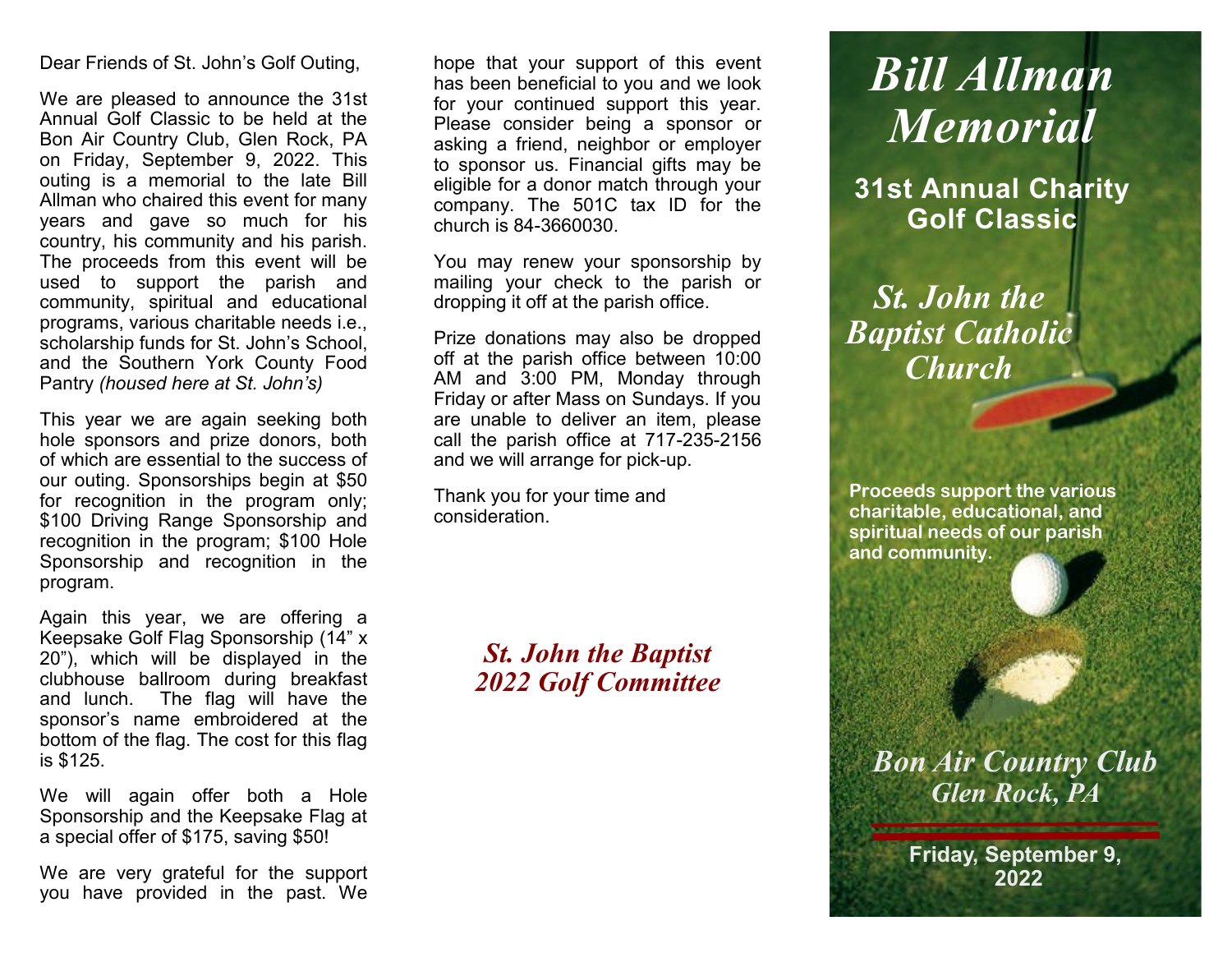### **Sponsorships**

**Hole Sponsorship - \$100** Sign on a tee box or green, recognition in program

**Driving Range Sponsorship- \$100** Sign at the driving range, recognition in program.

**Program Sponsorship - \$50** Recognition in program.

#### **Keepsake Golf Flag - \$125**

Displayed in the clubhouse ballroom, and recognition in program.



*Sample of 14" X 20" Keepsake Flag*

#### **SPECIAL! Save \$50 Keepsake Flag and Hole Sponsorship Both for \$175**

**Flags** *MUST* **be ordered by August 27, 2022** Call the parish office 717-235-2156 for ordering details.

St. John the Baptist Catholic Church Bill Allman Memorial Charity Golf Classic

**September 9, 2022**

 $\overline{a}$ 

#### **Bon Air Country Club**

2287 Club House Road Glen Rock, PA 17327

#### **\$110 per golfer**

#### **7:30 AM Continental Breakfast and Registration**

 **Putting Contest Before Tourn.**

- **9:00 AM Shotgun Start**
- **Includes Lunch Following Round**
- **Best Ball** *(Ready Play Golf)*
- **Special Hole in One Contests: • \$25,000.00**
- **1st Place Winners: •** Round of Golf at Bon Air CC
- **Mulligans \$5 each (limit 2)**

#### **REGISTRATION FORM - RSVP BY AUGUST 31ST**

|                 | GOLFER 1 <i>:</i> _____________________________                                                                                                                                                                                        |
|-----------------|----------------------------------------------------------------------------------------------------------------------------------------------------------------------------------------------------------------------------------------|
| <b>PHONE:</b>   | <u> 1980 - Johann Barbara, martxa amerikan per</u>                                                                                                                                                                                     |
|                 | ADDRESS <i>:</i> ___________________________________                                                                                                                                                                                   |
| CITY:           | <u> 1980 - Andrea Albert III, martin a bh</u>                                                                                                                                                                                          |
| $ST$ :          | $ZIP:$ $\Box$                                                                                                                                                                                                                          |
| Email:          |                                                                                                                                                                                                                                        |
|                 | GOLFER 2: Annual Solitics of the Solition of the Solition of the Solition of the Solition of the Solition of the Solition of the Solition of the Solition of the Solition of the Solition of the Solition of the Solition of t         |
|                 | GOLFER 3:                                                                                                                                                                                                                              |
|                 | GOLFER 4:                                                                                                                                                                                                                              |
|                 | \$110 / golfer - Enter total                                                                                                                                                                                                           |
|                 | <b>ADDITIONAL SPONSORSHIPS</b><br>\$100 Hole Sponsorship<br>__\$100 Driving Range<br>50 Program Sponsorship<br>\$125 Keepsake Flag<br>--------- \$175 Sponsor & Flag Special!<br><b>TOTAL ENCLOSED</b><br><b>FOR GOLF/SPONSORSHIPS</b> |
|                 | Please remit registration and payment to:                                                                                                                                                                                              |
|                 | Payable to: St. John the Baptist<br><b>Catholic Church</b><br>St. John's Charity Golf Classic<br>c/o Kathy Scheibner<br>315 N. Constitution Avenue<br>New Freedom, PA 17349                                                            |
| Questions call: | Greg Martin 717 858-5818                                                                                                                                                                                                               |
|                 | www.sibnf.org                                                                                                                                                                                                                          |